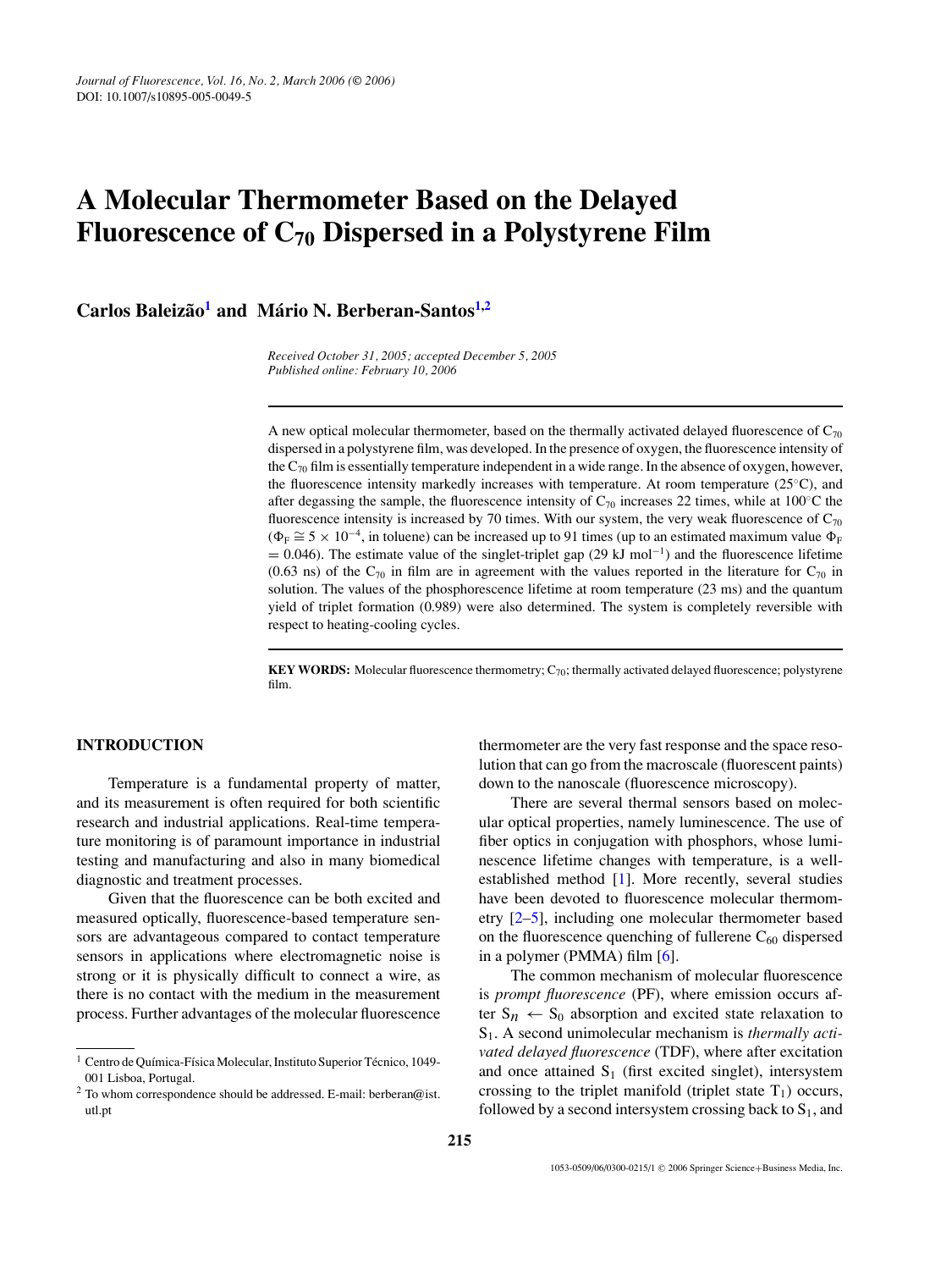by fluorescence emission proper. TDF is significant only when the energy difference between  $S_1$  and  $T_1$  ( $\Delta E_{ST}$ ) is small and when the lifetime of  $T_1$  is long enough. In spite of being known for a long time, TDF continues to be a rare and usually weak phenomenon, with few observations in some dyes [\[7\]](#page-3-4), aromatic ketones [\[8,](#page-3-5)[9\]](#page-3-6), thiones [\[10\]](#page-3-7), and aromatic hydrocarbons [\[11](#page-4-0)[–13\]](#page-4-1).

The unique photophysical properties of  $C_{70}$ , namely the quantum yield of triplet formation close to one [\[14\]](#page-4-2), the small  $S_1-T_1$  gap [\[15\]](#page-4-3) and the long intrinsic phosphorescence lifetime [\[16\]](#page-4-4), lead to the discovery of a strong TDF in fullerene  $C_{70}$  [\[17\]](#page-4-5). Its dependence with temperature, in conjugation with a high thermal stability of  $C_{70}$ , opens new perspectives in molecular thermometry. The initial studies [\[17\]](#page-4-5) were made in paraffin solution and for temperatures below 70 $\degree$ C. Also a C<sub>70</sub> derivative [\[18\]](#page-4-6), fullerene  $C_{60}$  [\[19\]](#page-4-7) and some  $C_{60}$  derivatives [\[20,](#page-4-8)[21\]](#page-4-9) exhibit TDF, but weaker than that of  $C_{70}$ .

Herein, we describe a new optical molecular thermometer material, based on the strong TDF exhibited by fullerene  $C_{70}$  dispersed in a polystyrene (PS) film. The molecular thermometer properties are presented, along with the estimated values for  $\Delta E_{ST}$  and  $\Phi_T$ . As far as we know, this is the first molecular thermometer based on thermally activated delayed fluorescence.

## **EXPERIMENTAL**

#### **Materials**

 $C_{70}$  (>99.9%) and PS (average  $M_{\rm w}$  ∼ 280000 by GPC, pellets) were purchased from Aldrich and used as received. Toluene (Fluka) was of spectroscopic grade. To prepare the film sample,  $C_{70}$  (2 mg) and PS pellets (200 mg) were mixed into a toluene solution (2 mL), and the film was coated onto a quartz plate at room temperature. The thickness of the film after complete solvent evaporation was 20  $\mu$ m. The plate was introduced in a quartz cell and degassed at room temperature with a turbomolecular pump (final pressure: ca.  $3 \times 10^{-8}$  atm), and the respective cell sealed afterwards.

#### **Methods**

Absorption spectra of  $C_{70}$  in the PS film and in toluene were recorded on a Shimadzu UV-3101PC UVvis-NIR spectrophotometer. Luminescence spectra were obtained in a Spex Fluorolog F112A fluorimeter in a front face configuration. Excitation wavelength was 470 nm, and the excitation and emission slits were 18 and 9 nm, respectively. The sample film was mounted slightly away from a 45◦ angle in order to minimize specular reflection of excitation light. Emission spectra were not corrected for the spectral response of the optics and photomultiplier. Temperature was controlled to within  $\pm 0.5$ °C. Timeresolved picosecond fluorescence intensity decays were obtained by the single-photon timing method with laser excitation. The set-up consisted of a mode-locked Coherent Innova 400-10 argon-ion laser that synchronously pumped a cavity dumped Coherent 701-2 dye laser, delivering 3–4 ps pulses (with ca. 40 nJ/pulse) at a frequency of 3.4 MHz. Intensity decay measurements were made by alternated collection of impulse and decays with the emission polarizer set at the magic angle position. Impulse was recorded slightly away from excitation wavelength with a scattering suspension. For the decays, a cut-off filter was used, effectively removing all excitation light. Detection was always done by passing the emission through a depolarizer and then through a Jobin-Yvon HR320 monochromator with a grating of 100 lines/mm. Usually no less than 5000 counts were accumulated at the maximum channel. The detector employed was a Hamamatsu 2809U-01 microchannel plate photomultiplier. The instrument response function had an effective FWHM of 35 ps. Decay data analysis was performed with the Globals Unlimited software package (Laboratory for Fluorescence Dynamics, University of Illinois, USA).

#### **RESULTS AND DISCUSSION**

The absorption spectrum of  $C_{70}$ -PS is close to that of  $C_{70}$  in toluene and no peak shifts are observed. These results agree with a homogeneous dispersion of  $C_{70}$  in the PS film.

The fluorescence of  $C_{70}$ -PS film at different temperatures is shown in Fig. [1.](#page-2-0) The fluorescence was measured between 25 and 100◦C. Almost all measurements were recorded with the sample degassed, except one measurement at  $25^{\circ}$ C. From Fig. [1](#page-2-0) it is possible to observe the strong temperature dependence of  $C_{70}$  fluorescence, the delayed fluorescence (DF) being much stronger than the PF. After degassing the sample at room temperature, the DF is 22 times stronger than the PF (20 times in  $C_{70}$  in paraffin [\[17\]](#page-4-5)). Table [I](#page-2-1) summarizes the  $I_{DF}/I_{PF}$  values for  $C_{70}$ -PS and compares them with the  $C_{70}$  in paraffin [\[17\]](#page-4-5) data. The  $I_{DF}/I_{PF}$  ratio for C<sub>70</sub>-PS is always higher when compared with the values for  $C_{70}$  in paraffin, it being possible to go to higher temperatures, and at  $100\degree$ C the DF is 70 times stronger than the PF. The  $C_{70}$ -PS system is completely reversible (cooling the sample from  $100\degree C$  to room temperature allows to recover the values measured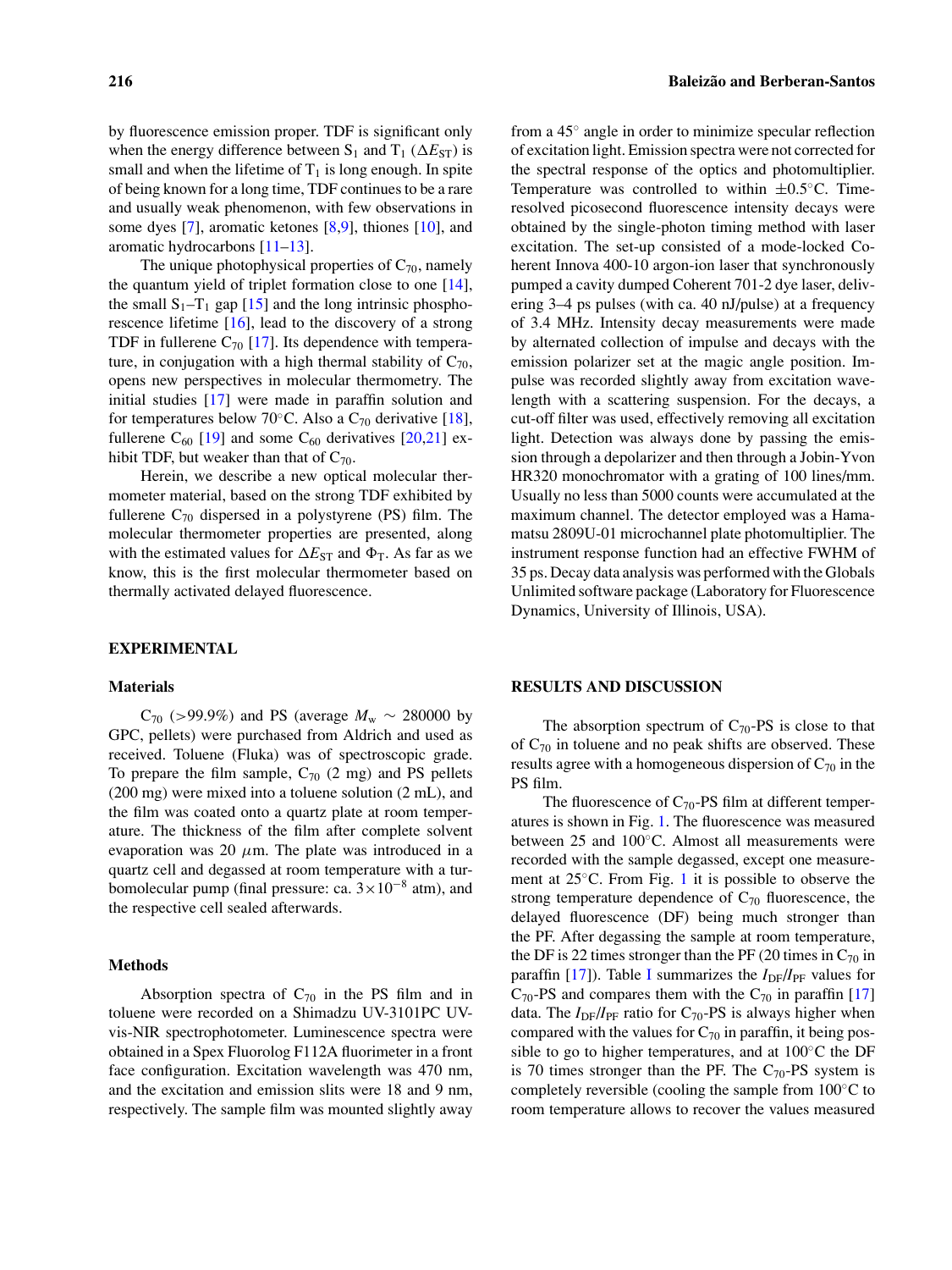<span id="page-2-0"></span>

Fig. 1. Fluorescence spectra of C<sub>70</sub>-PS film at different temperatures: (a) 25, (b) 40, (c) 50, (d) 60, (e) 70, (f) 80, (g) 90 and (h)  $100^{\circ}$ C. The sample in a–h was previously degassed

upon heating). The experiments were repeated three times, exhibiting a high reproducibility.

The standard method of analysis of the delayed fluorescence, due to Parker [\[7\]](#page-3-4), is to measure the steady-state DF and the steady-state phosphorescence (P) intensities, as a function of temperature, and then to determine the  $S_1 - T_1$  energy gap ( $\Delta E_{ST}$ ) from a plot of  $\ln(I_{DF}/I_P)$  vs. 1/*T*. However, in our case, we use an alternative approach already applied to the  $C_{70}$ -paraffin system [\[17\]](#page-4-5), where the steady-state intensities ratio of DF to PF, given by

$$
\frac{I_{\rm DF}}{I_{\rm PF}} = \frac{\Phi_{\rm DF}}{\Phi_{\rm PF}} = \frac{1}{\frac{1}{\Phi_{\rm S}\Phi_{\rm T}} - 1} \tag{1}
$$

<span id="page-2-2"></span>where  $\Phi_T$  is the quantum yield of triplet formation and  $\Phi$ <sub>S</sub> is the corresponding yield of singlet formation by back intersystem crossing  $[17]$ . Equation  $(1)$  can be rewritten

<span id="page-2-1"></span>**Table I.** Values of the Photophysical Parameters for  $C_{70}$ -PS and  $C_{70}$  in Paraffin

| Parameters                              | $C_{70}$ -PS | $C_{70}$ in<br>paraffin $[17]$ |
|-----------------------------------------|--------------|--------------------------------|
| $I_{\rm DF}/I_{\rm PF}$ (25°C)          | 22           | 20                             |
| $I_{\rm DF}/I_{\rm PF}$ (50°C)          | 39           | 35                             |
| $I_{\rm DF}/I_{\rm PF}$ (70°C)          | 53           | 50                             |
| $I_{\rm DF}/I_{\rm PF}$ (100°C)         | 70           |                                |
| $\Delta E_{ST}$ (kJ mol <sup>-1</sup> ) | 29           | 25                             |
| Φт                                      | 0.989        | 0.994                          |
| $\Phi$ <sub>F</sub> $max$               | 0.046        | 0.080                          |
| $\tau_P$ (ms) (25°C)                    | 23           | 36                             |
| $\tau_F$ (ns)                           | 0.63         | 0.65                           |

as

<span id="page-2-4"></span>
$$
\ln\left[\frac{I_{\rm DF}}{I_{\rm PF}} - \left(\frac{1}{\Phi_{\rm T}} - 1\right)\right] = \ln\left[\left(\frac{1}{\Phi_{\rm S}^{\infty}} - 1\right)\frac{1}{\Phi_{\rm T}}\right] + \frac{\Delta E_{\rm ST}}{RT}
$$
(2)

where  $\Phi_S^{\infty}$  is the quantum yield of singlet formation at very high temperatures. It is therefore possible to obtain  $\Delta E_{ST}$  from the temperature dependence of the ratio  $I_{DF}/I_{PF}$ . However, the correct value of  $\Phi_T$  (assumed temperature independent) is required for a linear least-squares fit. The shape of the plot is a very sensitive function of  $\Phi_T$ , not being, in general, a straight line. Variation of this parameter in the search for maximum linearity yields its best value and, simultaneously,  $\Delta E_{ST}$ , and clearly demonstrates the extreme sensitivity to  $\Phi_T$  in the high tempera-ture domain. As can be seen from Fig. [2,](#page-2-3) the  $\Phi_T$  recovered in this way may be of high precision and the effect on the linearity is clear.

Using this method, it was possible to obtain a value for  $\Phi_T$  of 0.989 (best fit) and a singlet-triplet energy gap of 29 kJ mol<sup>-1</sup>, both in good agreement with the values determined for C<sub>70</sub> in paraffin (0.994 and 25 kJ mol<sup>-1</sup>, respectively).

To estimate a maximum value for  $\Phi_T$ , Eq. [\(1\)](#page-2-2) has to be rewritten as

$$
\Phi_{\rm T} = \frac{1}{1 + \frac{I_{\rm PF}}{I_{\rm DF}}} \frac{1}{\Phi_{\rm S}} \tag{3}
$$

and because  $\Phi_S$  is smaller than or equal to unity, a lower bound for  $\Phi$ <sub>T</sub> is

$$
\Phi_{\rm T}^{\rm min} = \frac{1}{1 + \frac{I_{\rm PF}}{I_{\rm DF}}} \tag{4}
$$

<span id="page-2-5"></span> $\Phi_T^{\text{min}}$  is the closest to  $\Phi_T$ , the closest  $\Phi_s$  is to one, that is, the highest is the temperature. At  $100\degree C, I_{DF}/I_{PF} = 70$ ,

<span id="page-2-3"></span>

**Fig. 2.** Fit of  $I_{DF}/I_{PF}$  (700 nm) vs.  $1/T$ , according to Eq. [\(2\)](#page-2-4), for temperatures from 25 to 100°C. The effect of  $\Phi_T$  on the linearity is clear:  $\Phi_T =$ 1.000 (o), 0.994 ( $\square$ ), 0.989 (•—best value), 0.986 ( $\diamond$ ) and 0.985 ( $\triangle$ ).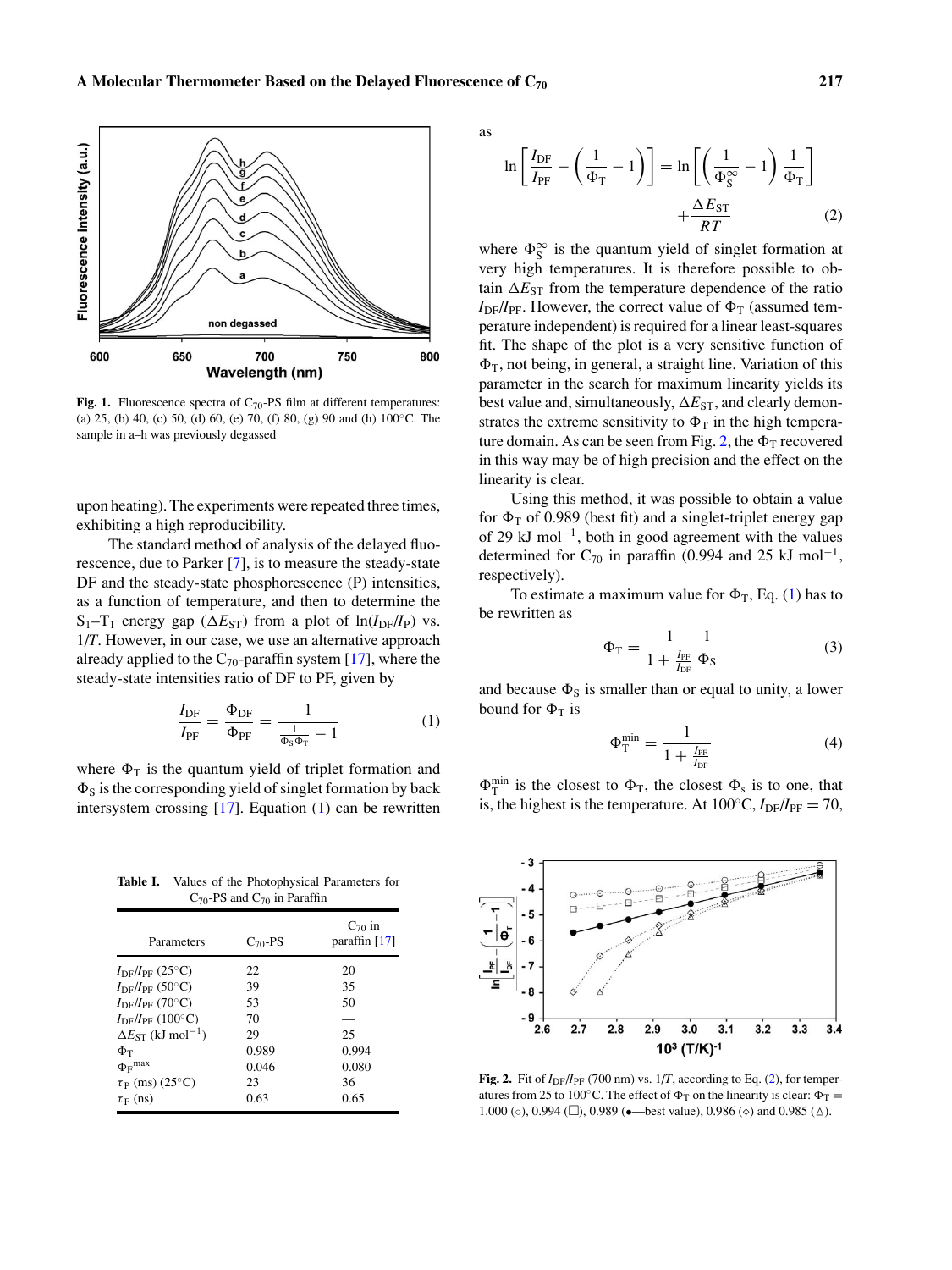and therefore, from Eq. [\(4\)](#page-2-5),  $\Phi_{\rm T}^{\rm min} = 0.986$ . This simple calculation already puts  $\Phi_T$  within narrow limits. On the other hand, from the experimental value  $\Phi_T = 0.989$  and from Eq.  $(1)$ , one obtains for the high-temperature limit  $(\Phi_{\rm S} \cong 1)$ , that  $(I_{\rm DF}/I_{\rm PF})_{\rm max} = 90$ . In this way, the global fluorescence quantum yield ( $\Phi_T = \Phi_{PF} + \Phi_{DF}$ ) of  $C_{70}$  in PS film can in principle be 91 times higher than that of prompt fluorescence, and thus attain the impressive value of  $91 \times (5 \times 10^{-4}) = 0.046$ .

For C<sub>70</sub>-PS, a lifetime of phosphorescence ( $\tau$ <sub>P</sub>) of 23 ms at room temperature (36 ms in the case of  $C_{70}$ ) in paraffin) and a fluorescence lifetime  $(\tau_F)$  of 0.63 ns  $(0.65 \text{ ns in the case of } C_{70} \text{ in paraffin})$  were measured.

The experimental values of  $I_{DF}/I_{PF}$  at the different temperatures were compared with the theoretical values, which were calculated by

$$
\frac{I_{\rm DF}}{I_{\rm PF}} = (a + b e^{c/T})^{-1}
$$
 (5)

<span id="page-3-9"></span>where

$$
a = \frac{1}{\Phi_{\rm T}} - 1, \quad b = \frac{1}{\Phi_{\rm T}} \left( \frac{1}{\Phi_{\rm s}^{\infty}} - 1 \right), \quad c = \frac{\Delta E_{\rm ST}}{R}
$$
(6)

The predicted and experimental values of  $I_{\text{DF}}/I_{\text{PF}}$  as a function of the temperature are presented in Fig. [3.](#page-3-8) Although the maximum experimental temperature was  $100\degree$ C, it is in principle possible to go to higher temperatures and further increase the  $I_{DF}/I_{PF}$  ratio.

For the practical application of the system as a molecular thermometer further studies are necessary, namely on its sensitivity, precision and long term stability. These aspects will be addressed in a forthcoming publication.

<span id="page-3-8"></span>

Fig. 3. Plot of experimental ( $\bullet$ ) and theoretical (solid line) *I*<sub>DF</sub>/*I*<sub>PF</sub> (700 nm) vs. temperature, according to Eq.  $(5)$ , for C<sub>70</sub>-PS.

# **CONCLUSIONS**

The temperature dependence of the fluorescence intensity of  $C_{70}$ , in conjugation with its immobilization in a solid matrix (polystyrene film), lead to the development of a new optical molecular thermometer. Under appropriate conditions (100 $°C$  and absence of oxygen) the  $C_{70}$  fluorescence increase 70 times, compared to aerated room temperature conditions. Extrapolation of the results to higher temperatures predicts a maximum increase of the fluorescence of  $C_{70}$  by two orders of magnitude (estimated maximum value  $\Phi_F = 0.046$ , through the mechanism of thermally activated delayed fluorescence. The value of the singlet-triplet gap,  $\Delta E_{ST} = 29 \text{ kJ mol}^{-1}$ , was calculated from the temperature dependence of the delayed thermal fluorescence. The values of quantum yield of triplet formation (0.989), fluorescence decay (0.63 ns) and phosphorescence lifetime at room temperature (23 ms) of the film were also determined.

# **ACKNOWLEDGMENTS**

C. Baleizão thanks Fundação para a Ciência e a Tecnologia, Portugal, for a post-doctoral fellowship (SFRH/BPD/14561/2003).

## **REFERENCES**

- 1. K. T. Grattan and Z. Y. Zhang (1995). *Fiber Optic Fluorescence Thermometry*, 1st ed., Chapman and Hall, London.
- <span id="page-3-0"></span>2. J. F. Lou, T. M. Finegan, P. Mohsen, T. A. Hatton, and P. E. Laibinis (1999). Fluorescence-based thermometry: principles and aplications. *Rev. Anal. Chem.* **18**(4), 235–284.
- <span id="page-3-1"></span>3. A. J. Bur, M. G. Vandel, and S. C. Roth (2001). Fluorescence based temperature measurements and applications to real-time polymer processing. *Polymer Eng. Sci.* **41**(8), 1380–1389.
- 4. N. Chandrasekharan and L. A. Kelly (2001). A dual fluorescence temperature sensor based on perylene/exciplex interconversions. *J. Am. Chem. Soc.* **123**(40), 9898–9899.
- 5. S. Wang, S. Westcott, and W. Chen (2002). Nanoparticle luminescence thermometry. *J. Phys. Chem. B* **106**(43), 11203–11209.
- <span id="page-3-2"></span>6. Y. Amao and I. Okura (2002). Optical molecular thermometer based on the fluorescence of fullerene dispersed in poly(methyl methacrylate) film. *Bull. Chem. Soc. Jpn.* **75**(2), 389–391.
- <span id="page-3-3"></span>7. C. A. Parker (1968). *Photoluminescence of Solutions*, Elsevier, Amsterdam.
- <span id="page-3-4"></span>8. M. W. Wolf, K. D. Legg, R. E. Brown, L. A. Singer, and J. H. Parks (1975). Photophysical studies on the benzophenones. Prompt and delayed fluorescences and self-quenching. *J. Am. Chem. Soc.* **97**(16), 4490–4497.
- <span id="page-3-5"></span>9. A. M. Turek, G. Krishnammorthy, K. Phipps, and J. Saltiel (2002). Resolution of benzophenone delayed fluorescence and phosphorescence with compensation for thermal broadening. *J. Phys. Chem. A* **106**(25), 6044–6052.
- <span id="page-3-7"></span><span id="page-3-6"></span>10. A. Maciejewski, M. Szymanski, and R. P. Steer (1986). Thermally activated delayed S<sub>1</sub> fluorescence of aromatic thiones. *J. Phys. Chem.* **90**(23), 6314–6318.